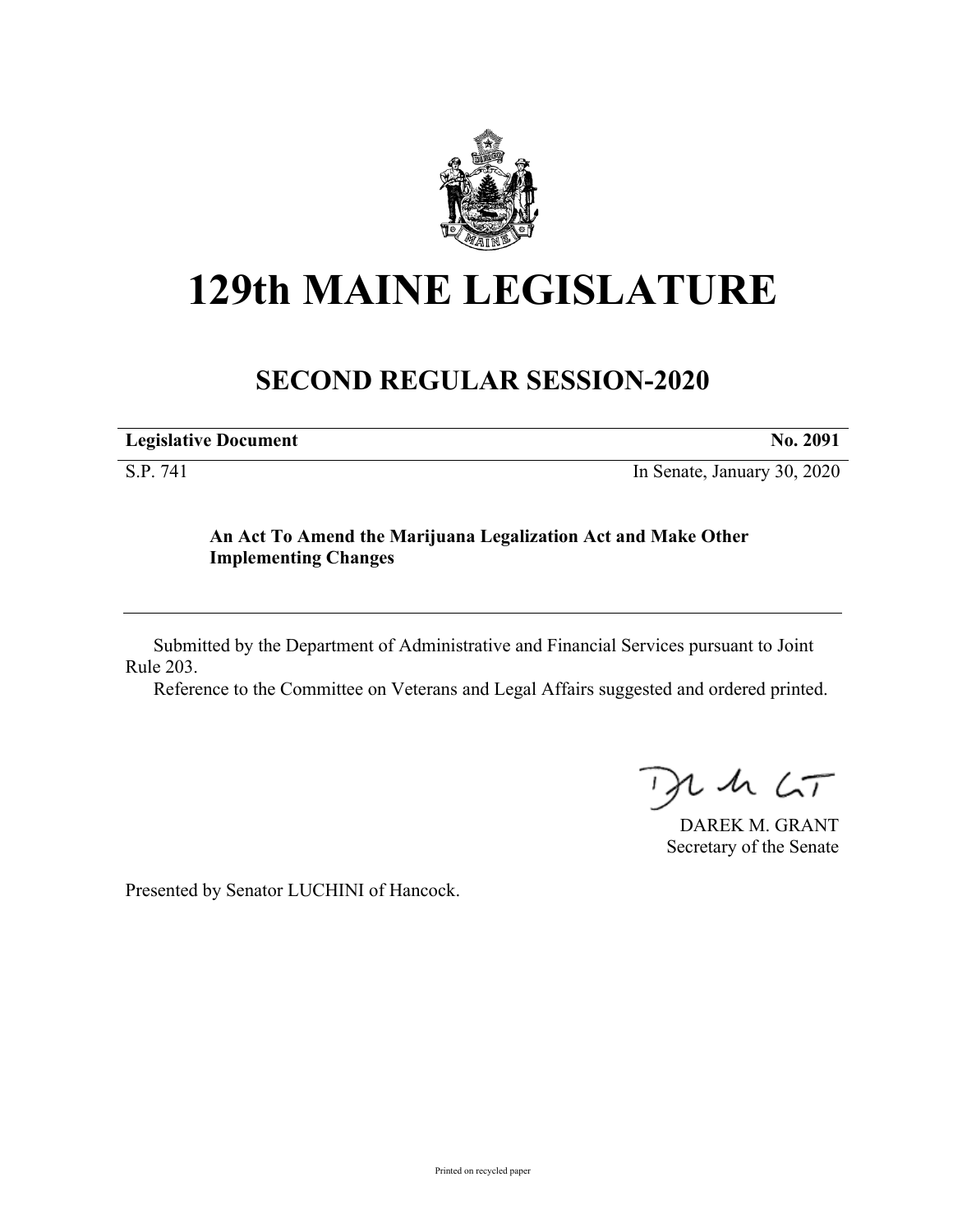**Be it enacted by the People of the State of Maine as follows:**

- **PART A**
- **Sec. A-1. 28-B MRSA §102, sub-§20,** as enacted by PL 2017, c. 409, Pt. A, §6, is amended to read:

 **20. Inherently hazardous substance.** "Inherently hazardous substance" means a liquid chemical, compressed gas or commercial product that has a flash point at or lower than 38 degrees Celsius or 100 degrees Fahrenheit, including, but not limited to, butane, propane and, diethyl ether. "Inherently hazardous substance" does not include and any form of alcohol or ethanol.

- **Sec. A-2. 28-B MRSA §102, sub-§24,** as enacted by PL 2017, c. 409, Pt. A, §6, is amended to read:
- **24. Licensee.** "Licensee" means a person licensed pursuant to this chapter to operate a marijuana establishment or marijuana establishment support entity.
- **Sec. A-3. 28-B MRSA §102, sub-§29-A** is enacted to read:

 **29-A. Marijuana establishment support entity.** "Marijuana establishment support entity" means an individual or business entity licensed under this chapter to provide services to support the specific needs of marijuana establishments licensed under this chapter. "Marijuana establishment support entity" includes, but is not limited to, sample collectors.

 **Sec. A-4. 28-B MRSA §102, sub-§35,** as amended by PL 2019, c. 528, §19, is further amended to read:

 **35. Marijuana trim.** "Marijuana trim" means any part of a marijuana plant, whether processed or unprocessed, that is not marijuana flower or a marijuana seed except that "marijuana trim" does not include the stalks or roots of the marijuana plant. "Marijuana trim" does not include any part of a hemp plant as defined in Title 7, section 2231, subsection 1-A, paragraph D.

- **Sec. A-5. 28-B MRSA §102, sub-§50-A** is enacted to read:
- **50-A. Sample collector.** "Sample collector" means:
- A. An individual who possesses an individual identification card issued by the department and who is authorized to sample marijuana and marijuana products for mandatory testing required by this chapter and rules adopted pursuant to this chapter; or
- B. An individual or entity that is licensed under this chapter, that is not a testing facility and that employs a sample collector as described in paragraph A.
- **Sec. A-6. 28-B MRSA §102, sub-§51,** as enacted by PL 2017, c. 409, Pt. A, §6, is amended to read: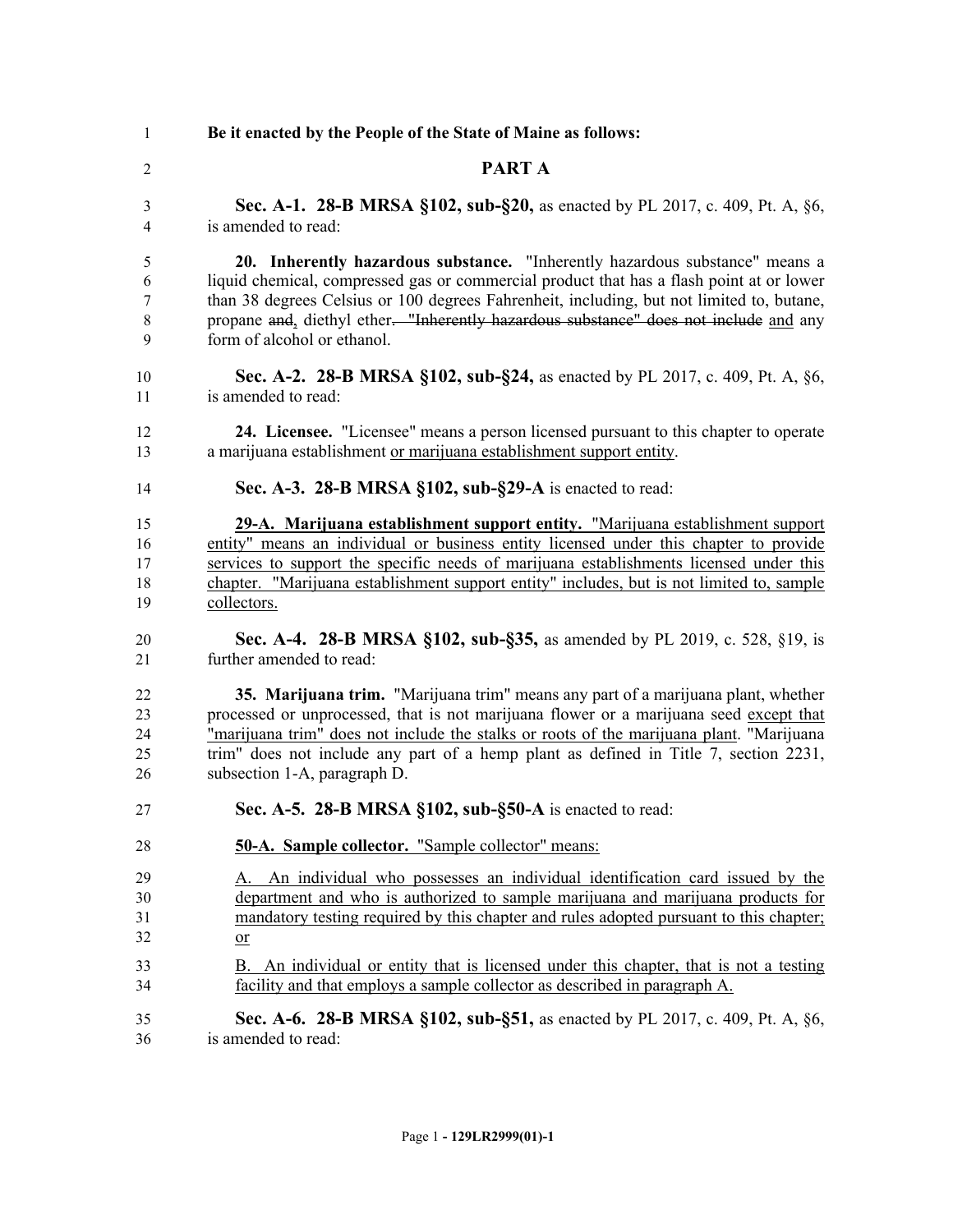| 1  | <b>51. Seedling.</b> "Seedling" means a marijuana plant that is:                               |
|----|------------------------------------------------------------------------------------------------|
| 2  | A. Not flowering;                                                                              |
| 3  | B. Less than $6\overline{12}$ inches in height; and                                            |
| 4  | C. Less than $6\overline{12}$ inches in width.                                                 |
| 5  | <b>PART B</b>                                                                                  |
| 6  | Sec. B-1. 28-B MRSA §302, sub-§1, as enacted by PL 2017, c. 409, Pt. A, §6, is                 |
| 7  | amended to read:                                                                               |
| 8  | <b>1. Operating plan.</b> The applicant shall submit an operating plan demonstrating the       |
| 9  | proposed size and layout of the cultivation facility; plans for wastewater and waste           |
| 10 | disposal for the cultivation facility; plans for providing electricity, water and other        |
| 11 | utilities necessary for the normal operation of the cultivation facility; plans for securing   |
| 12 | the proposed facility, including plans for obscuring from public view by any person under      |
| 13 | 21 years of age any marijuana or marijuana plants, and otherwise meeting applicable            |
| 14 | security requirements under this chapter and the rules adopted pursuant to this chapter;       |
| 15 | and plans for compliance with applicable building code and federal and state                   |
| 16 | environmental requirements.                                                                    |
| 17 | <b>PART C</b>                                                                                  |
| 18 | Sec. C-1. 28-B MRSA §104, sub-§1, ¶A, as enacted by PL 2017, c. 409, Pt. A,                    |
| 19 | §6, is amended to read:                                                                        |
| 20 | A. Grant or deny applications for the licensure of marijuana establishments and                |
| 21 | marijuana establishment support entities under this chapter; and                               |
| 22 | Sec. C-2. 28-B MRSA §201, as enacted by PL 2017, c. 409, Pt. A, §6, is amended                 |
| 23 | to read:                                                                                       |
| 24 | §201. License process; license types                                                           |
| 25 | The department, upon receipt of an application in the prescribed form that meets all           |
| 26 | applicable requirements for licensure under this chapter and the rules adopted pursuant to     |
| 27 | this chapter, shall issue to the applicant a conditional license to operate one or more of the |
| 28 | following types of marijuana establishments or marijuana establishment support entities        |
| 29 | or shall deny the application in accordance with section 206:                                  |
| 30 | 1. Cultivation facility. Consistent with the requirements and restrictions of section          |
| 31 | 205, subsection 2, paragraph A and subchapter 3, a cultivation facility license;               |
| 32 | 2. Testing facility. Consistent with the requirements and restrictions of section 205,         |
| 33 | subsection 2, paragraph B and section 503, subsection 2, a testing facility license;           |
| 34 | 3. Products manufacturing facility. A products manufacturing facility license; or              |
| 35 | 4. Marijuana store. Consistent with the restrictions of section 205, subsection 2,             |
| 36 | paragraph C, a marijuana store license-; or                                                    |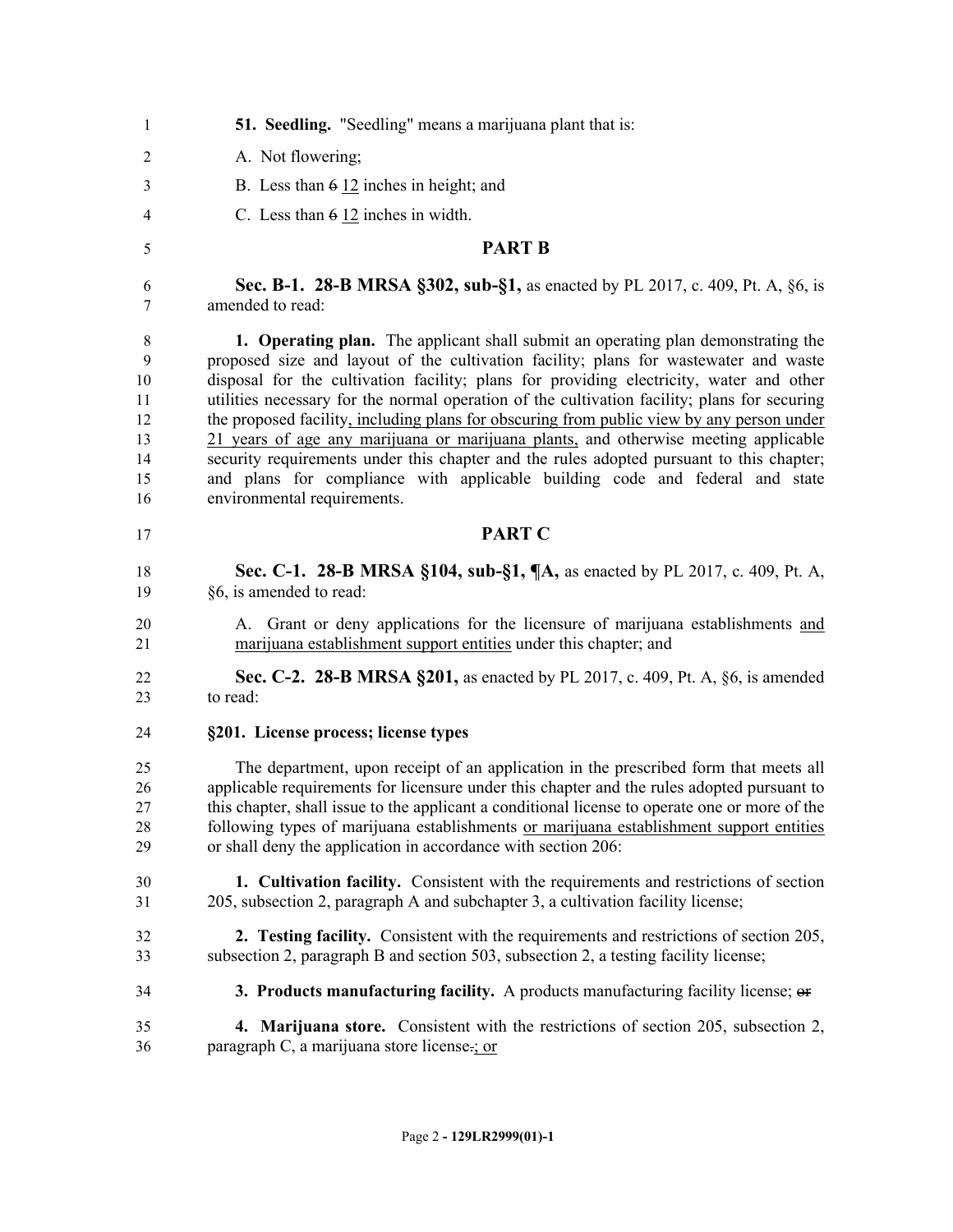- **5. Sample collector.** Consistent with the requirements and restrictions of section 2 205, subsection 2, paragraph B and section 503-A, a sample collector license.
- Except as provided in section 205, the department may not impose any limitation on the number of each type of license that it issues to a qualified individual applicant or on the total number of each type of license that it issues to qualified applicants pursuant to this chapter.
- **Sec. C-3. 28-B MRSA §205, sub-§2, ¶B,** as enacted by PL 2017, c. 409, Pt. A, §6 and amended by c. 452, §37, is further amended to read:

 B. If the applicant has applied for the issuance or renewal of a testing facility license or sample collector license, the applicant or, in the case of a sample collector licensee, any individual or entity contracting with or employing the applicant, may not be a caregiver or registered caregiver or have an interest in a registered dispensary, a cultivation facility license, a products manufacturing facility license or a marijuana store license. If the applicant has applied for the issuance or renewal of any license under this chapter that is not a testing facility license or a sample collector license, the applicant may not have an interest in a testing facility license or a sample collector license. An applicant that meets the requirements for the issuance of a testing facility license under this chapter and the requirements of this paragraph may apply for and be issued multiple testing facility licenses. For purposes of this paragraph, "interest" means an equity ownership interest or a partial equity ownership interest or any other type of financial interest, including, but not limited to, being an investor or serving in a management position; and

 **Sec. C-4. 28-B MRSA §205, sub-§3,** as enacted by PL 2017, c. 409, Pt. A, §6, is amended to read:

 **3. Issuance of conditional license.** Within 90 days of receipt of an application for a license to operate a marijuana establishment or a marijuana establishment support entity or for renewal of an existing license to operate a marijuana establishment or a marijuana establishment support entity, the department either shall issue to the applicant a conditional license to operate the marijuana establishment or marijuana establishment support entity if the applicant meets all applicable requirements for licensure under this chapter and the rules adopted pursuant to this chapter or shall deny the application in accordance with section 206.

- A. A licensee that has been issued a conditional license by the department may not engage in the cultivation, manufacture, testing, sampling or sale of adult use marijuana or adult use marijuana products until the department has issued an active license to the licensee pursuant to subsection 4.
- B. A conditional license issued by the department pursuant to this subsection is effective for a period of one year from the date of issuance and may not be renewed. If a licensee issued a conditional license by the department fails to obtain an active license from the department pursuant to subsection 4 within one year from the date of issuance of the conditional license, the conditional license expires.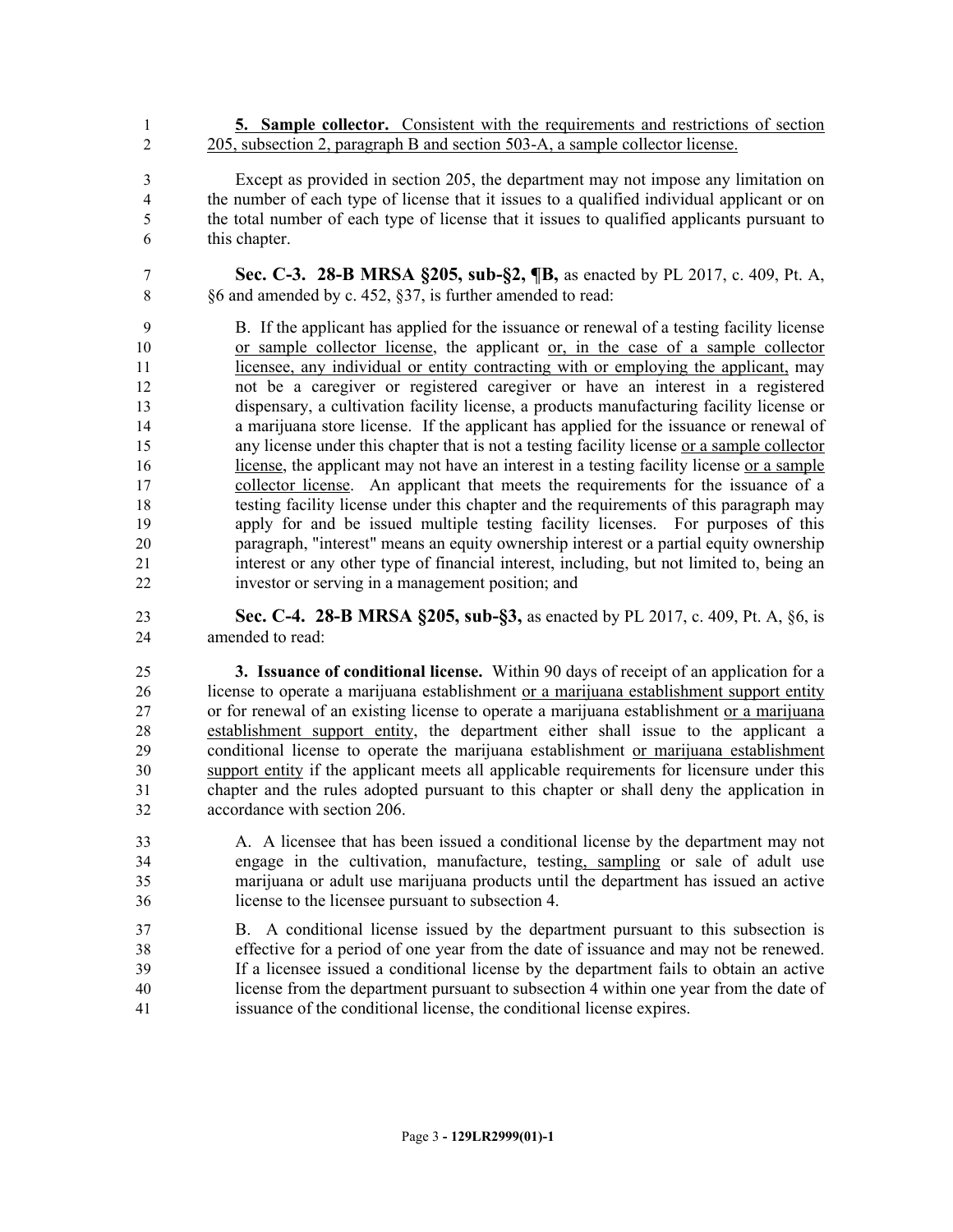**Sec. C-5. 28-B MRSA §205, sub-§4, ¶B,** as enacted by PL 2017, c. 409, Pt. A, §6, is amended to read:

 B. The department shall prepare and furnish to applicants, except applicants for a sample collector license, municipalities and the Maine Land Use Planning Commission a certification form by which the municipality may certify to the department that the applicant has obtained local authorization as required by section 402, subsection 3, paragraph B or, in the case of a marijuana establishment to be located in the unorganized and deorganized areas, the Maine Land Use Planning Commission may certify to the department that the applicant has obtained local authorization as required by section 403, subsection 3, paragraphs B and C. Applicants for a sample collector license are not required to seek local authorization prior to issuance of an active license by the department but must submit all other information required by the department under this chapter.

**Sec. C-6. 28-B MRSA §207, sub-§3-A** is enacted to read:

 **3-A. Fees for sample collectors.** For a sample collector license, the department 16 shall require payment of an application fee of \$100 and a license fee of not more than \$250.

- **Sec. C-7. 28-B MRSA §209, sub-§3,** as enacted by PL 2017, c. 409, Pt. A, §6, is amended to read:
- **3. Operation under expired license.** A licensee that files an application for renewal of its existing license and pays all required fees under this section prior to the expiration of the license may continue to operate the marijuana establishment or the marijuana establishment support entity under that license notwithstanding its expiration until such time as the department takes final action on the renewal application, except when the department suspends or revokes the license in accordance with the provisions of subchapter 8 prior to taking final action on the renewal application.
- **Sec. C-8. 28-B MRSA §209, sub-§4,** as enacted by PL 2017, c. 409, Pt. A, §6, is amended to read:

 **4. Expired license; cessation of activity and forfeiture of marijuana and marijuana products.** Except as provided in subsection 3, a person whose license has expired shall immediately cease all activities relating to the operation of the marijuana establishment or marijuana establishment support entity previously authorized under that license and ensure that all adult use marijuana and adult use marijuana products cultivated, manufactured, sampled or otherwise in the possession of the person pursuant to that license are forfeited to the department for destruction in accordance with section 803.

- **Sec. C-9. 28-B MRSA §209, sub-§5,** as enacted by PL 2017, c. 409, Pt. A, §6, is amended to read:
- **5. Renewal application process; fees; rules.** An applicant seeking renewal of a license to operate a marijuana establishment or marijuana establishment support entity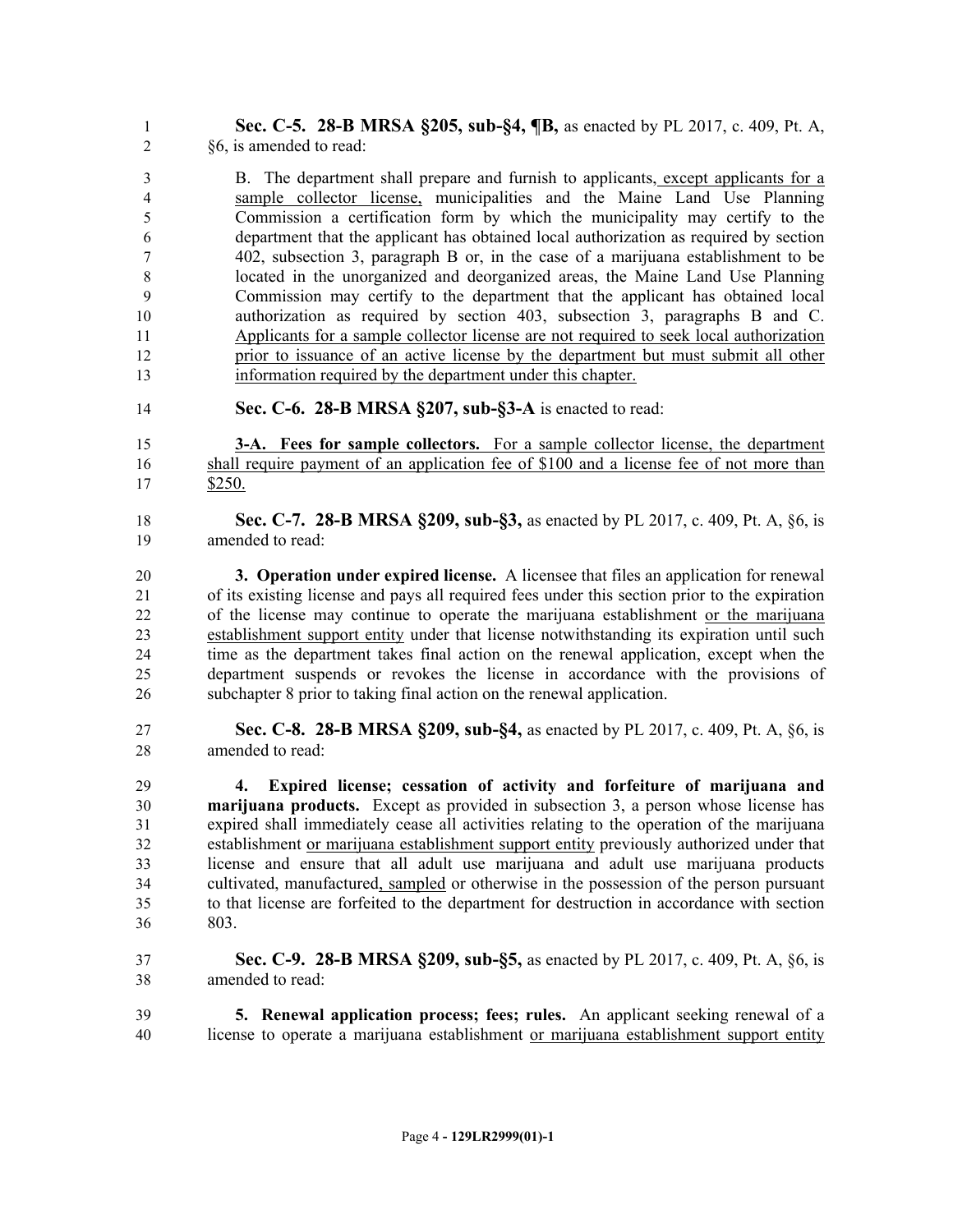must pay to the department a renewal application fee or, if applicable, a late renewal application fee, and must demonstrate continued compliance with all applicable licensing criteria under this chapter, including, but not limited to, obtaining local authorization as required by section 402, subsection 3, paragraph B or, in the case of a marijuana establishment located in the unorganized and deorganized areas, as required by section 403, subsection 3, paragraphs B and C, except that an applicant seeking renewal of a license is not required to submit to a criminal history record check under section 204 unless specifically required to do so by the department.

 A. The department may not issue an active license to a licensee seeking renewal of a license until the licensee obtains local authorization as required by section 402, subsection 3, paragraph B or, in the case of a marijuana establishment located in the unorganized and deorganized areas, as required by section 403, subsection 3, paragraphs B and C, pays the applicable license fee required under section 207 and meets all other applicable requirements for the issuance of an active license under section 205, subsection 4. A sample collector licensee is not required to seek local authorization as a condition for renewal of that license by the department but must submit all other information required by the department under this chapter.

- B. The department shall by rule set forth requirements for the submission, processing and approval of a renewal application, which must include, but are not limited to, setting of a reasonable renewal application fee and a reasonable late renewal application fee.
- **Sec. C-10. 28-B MRSA §401, last ¶,** as enacted by PL 2017, c. 409, Pt. A, §6, is amended to read:

 Notwithstanding any other provision of law to the contrary, a municipal ordinance regulating marijuana establishments within the municipality adopted pursuant to this subchapter is not subject to the requirements or limitations of Title 7, chapter 6 or 8-F. Nothing in this subchapter may be construed to require an applicant for a sample collector license or a sample collector licensee to seek local authorization prior to the issuance or renewal of an active license.

**Sec. C-11. 28-B MRSA c. 1, sub-c. 5, headnote** is amended to read:

#### **SUBCHAPTER 5**

 **OPERATING REQUIREMENTS FOR MARIJUANA ESTABLISHMENTS AND MARIJUANA ESTABLISHMENT SUPPORT ENTITIES**

 **Sec. C-12. 28-B MRSA §503, sub-§3,** as enacted by PL 2017, c. 409, Pt. A, §6, is amended to read:

 **3. Compliance with testing protocols, standards and criteria.** A testing facility shall follow all testing protocols, standards and criteria adopted by rule by the department for the testing of different forms of marijuana and marijuana products; determining batch size; sampling; testing validity; and approval and disapproval of tested marijuana and marijuana products. A testing facility may use an independent sample collector for the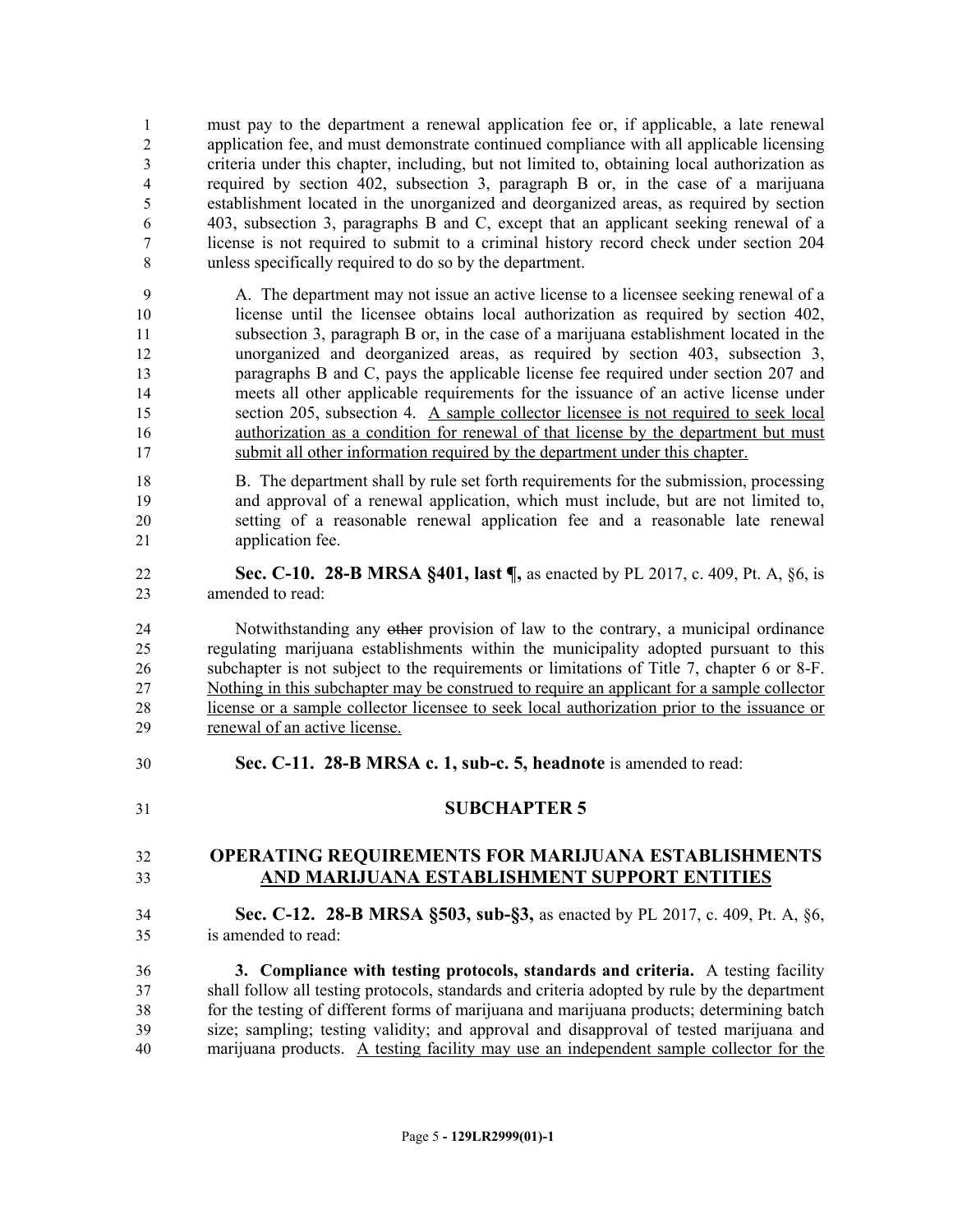collection of samples for mandatory testing, as long as the testing facility has indicated the use of an independent sample collector in its operating plan and standard operating procedures.

 **Sec. C-13. 28-B MRSA §503, sub-§8,** as enacted by PL 2017, c. 409, Pt. A, §6 and amended by c. 452, §37, is further amended to read:

 **8. Independence of testing facility interest.** A person with an interest in a testing facility may not be a caregiver or a registered caregiver or have an interest in a registered dispensary, a marijuana store license, a cultivation facility license or a products manufacturing facility license, but may hold or have an interest in multiple testing facility or sample collector licenses. A person who is a caregiver or a registered caregiver or who has an interest in a registered dispensary, a marijuana store license, a cultivation facility license or a products manufacturing facility license may not have an interest in a testing facility or sample collector license. As used in this subsection, "interest" has the same meaning as in section 205, subsection 2, paragraph B.

**Sec. C-14. 28-B MRSA §503-A** is enacted to read:

#### **§503-A. Operation of sample collectors**

 A sample collector shall operate in accordance with the provisions of this section and the rules adopted pursuant to this chapter.

 **1. Sample collector may operate as independent contractor, as entity or as employee of testing facility.** A sample collector is authorized to collect samples from a marijuana establishment for mandatory and other testing by a marijuana testing facility. A sample collector may operate as an independent contractor, as an employee of a marijuana testing facility or as an employee of a business entity that is not a registered caregiver, registered dispensary, registered manufacturing facility under the Maine Medical Use of Marijuana Act, registered manufacturing facility using inherently hazardous substances for marijuana extraction in accordance with Title 22, section 2423-F, cultivation facility, products manufacturing facility or marijuana store if that entity employs more than one individual who is a sample collector.

- **2. Compliance with sampling protocols, standards and criteria.** A sample collector shall follow all sampling protocols, standards and criteria adopted by rule or otherwise approved by the department for the sampling of different forms of marijuana and marijuana products.
- **3. Record keeping.** A sample collector shall maintain records of all business transactions in accordance with the record-keeping requirements of section 511 and section 602, subsections 2 and 3.
- **4. Disposal of marijuana and marijuana products.** A sample collector shall dispose of or destroy used, unused and waste marijuana and marijuana products in accordance with rules adopted by the department.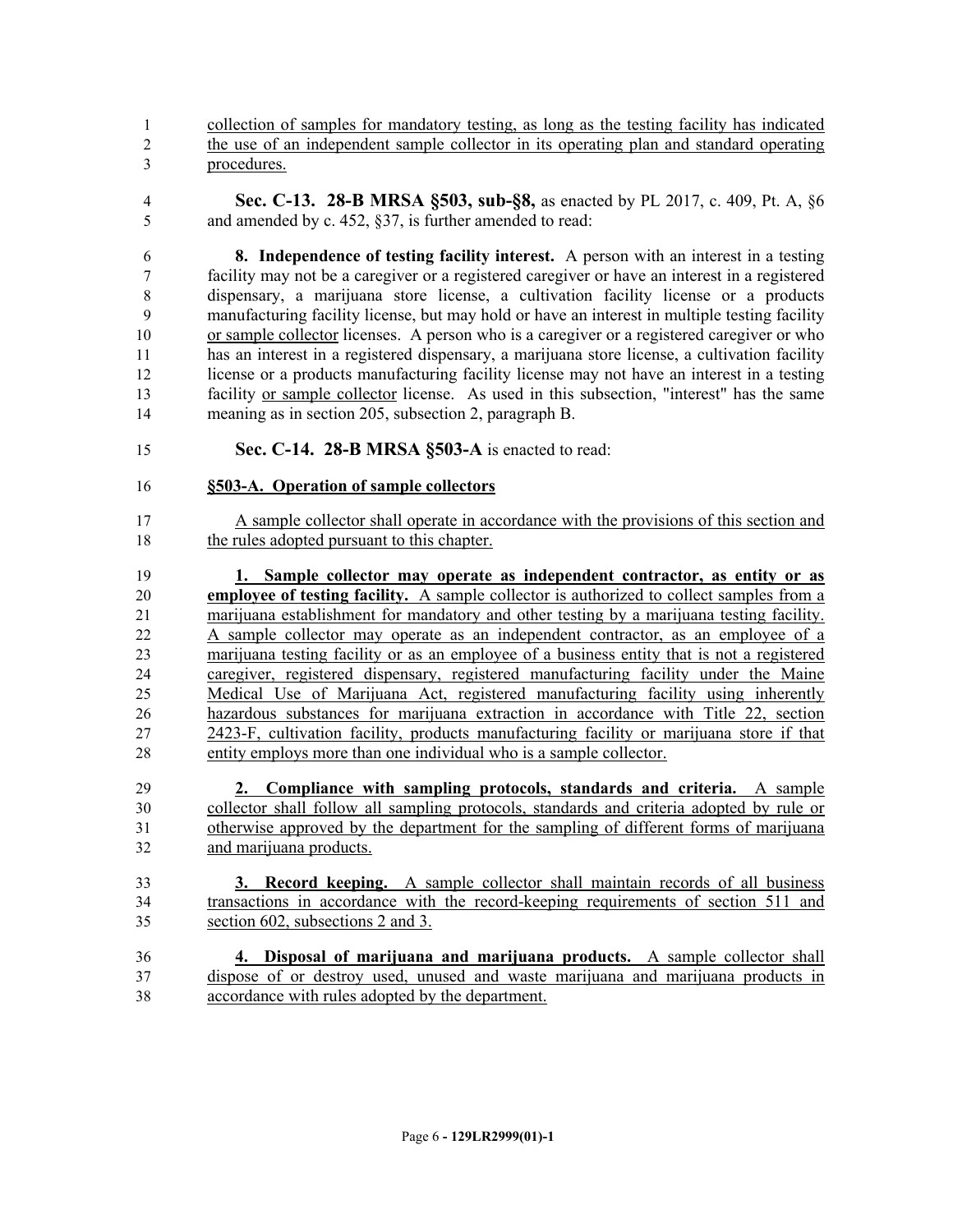**5. Independence of sample collector interest.** A person with an interest in a sample collector license may not be a caregiver or a registered caregiver or have an interest in a registered dispensary, a marijuana store license, a cultivation facility license or a products manufacturing facility license but may hold or have an interest in a business entity that employs multiple sample collectors, in a testing facility license or in multiple testing facility licenses. A person who is a caregiver or a registered caregiver or who has an interest in a registered dispensary, a marijuana store license, a cultivation facility license or a products manufacturing facility license may not have an interest in a sample collector license. As used in this subsection, "interest" has the same meaning as in section 205, subsection 2, paragraph B.

 **6. Tracking.** In accordance with the requirements of section 105, a sample collector shall track all adult use marijuana and adult use marijuana products it collects from a licensee for testing purposes from the point at which the marijuana or marijuana products are collected from a licensee to the point at which the marijuana or marijuana products are delivered to a testing facility or the marijuana or marijuana products are disposed of or destroyed.

 **7. Rules.** The department shall adopt rules regarding the sampling of marijuana and marijuana products by sample collectors pursuant to this chapter, including, but not limited to, rules establishing acceptable sampling methods, sample collector record keeping, documentation and business practices, and regarding the disposal of used, unused and waste marijuana and marijuana products. Rules adopted pursuant to this section are routine technical rules as defined in Title 5, chapter 375, subchapter 2-A.

 **Sec. C-15. 28-B MRSA §601,** as enacted by PL 2017, c. 409, Pt. A, §6, is amended to read:

#### **§601. Testing program established**

 The department shall establish a testing program for adult use marijuana and adult use marijuana products. Except as otherwise provided in this subchapter, the program must require a licensee, prior to selling or distributing adult use marijuana or an adult use marijuana product to a consumer or to another licensee, to submit the marijuana or marijuana product to a testing facility for testing to ensure that the marijuana or marijuana product does not exceed the maximum level of allowable contamination for any contaminant that is injurious to health and for which testing is required and to ensure correct labeling. The department shall adopt rules establishing a testing program pursuant to this section, rules identifying the types of contaminants that are injurious to health for which marijuana and marijuana products must be tested under this subchapter and, rules regarding the maximum level of allowable contamination for each contaminant and rules regarding the qualifications of sample collectors authorized by the department to sample marijuana and marijuana products for mandatory testing and the approval of sampling protocols implemented by sample collectors. Rules adopted pursuant to this subchapter are routine technical rules as defined in Title 5, chapter 375, subchapter 2-A.

 **Sec. C-16. 28-B MRSA §604,** as enacted by PL 2017, c. 409, Pt. A, §6, is amended to read: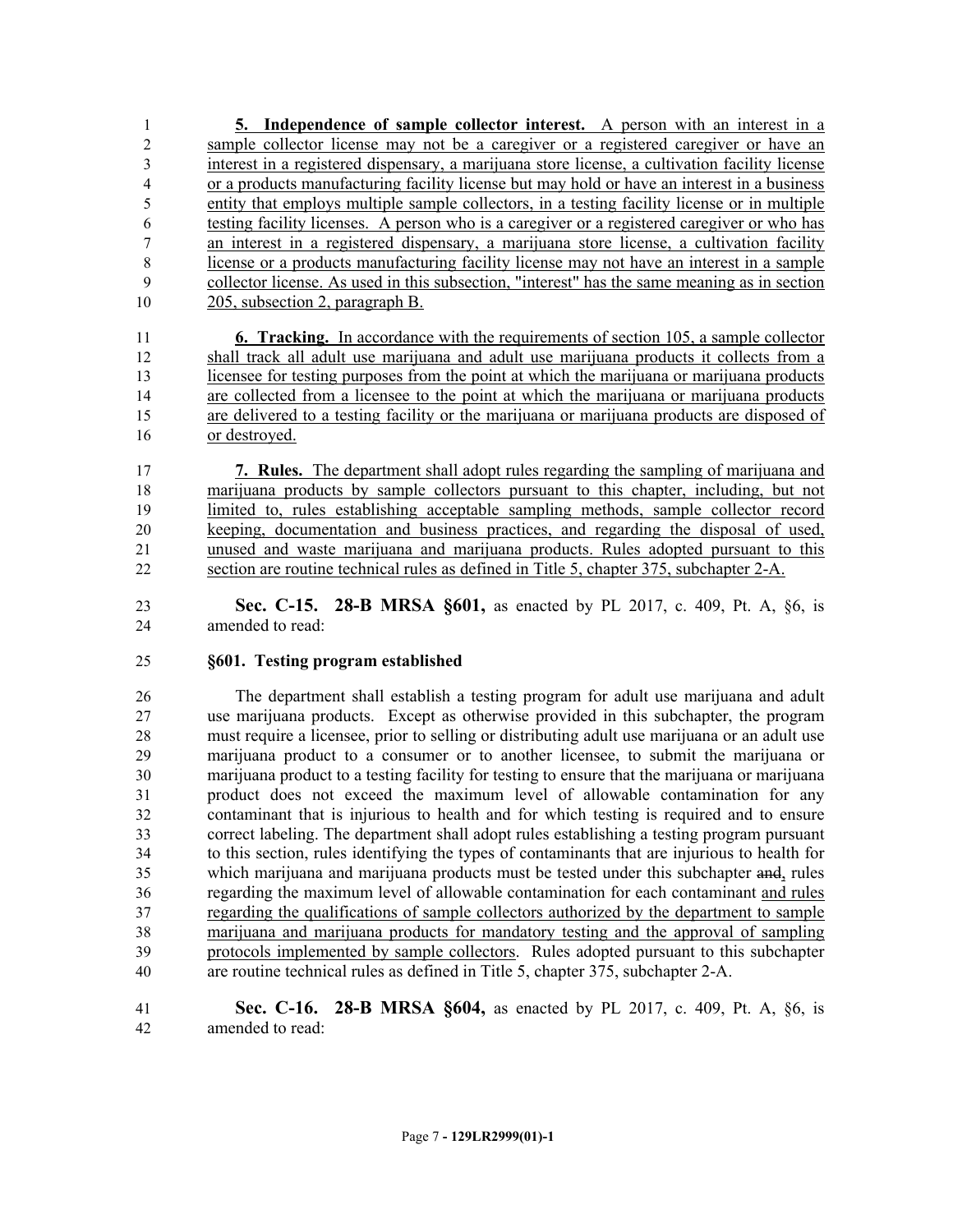#### **§604. Sampling for testing**

 If a test to be performed by a testing facility is a mandatory test under section 602, an employee or designee of the testing facility or an independent sample collector must perform the sampling required for the test. If a test to be performed by a testing facility is not a mandatory test, the owner of the marijuana or marijuana product, or a designee of the owner, may perform the sampling required for the test.

#### **PART D**

**Sec. D-1. 36 MRSA §191, sub-§2, ¶KKK** is enacted to read:

 KKK. The disclosure by employees of the bureau to an authorized representative of the Department of Administrative and Financial Services, office of marijuana policy for determining the eligibility for registration under the Maine Medical Use of Marijuana Act or eligibility for an individual identification card or license issued under the Marijuana Legalization Act.

- **PART E**
- **Sec. E-1. 1 MRSA §402, sub-§3, ¶U,** as amended by PL 2017, c. 118, §2, is further amended to read:
- U. Records provided by a railroad company describing hazardous materials transported by the railroad company in this State, the routes of hazardous materials shipments and the frequency of hazardous materials operations on those routes that are in the possession of a state or local emergency management entity or law enforcement agency, a fire department or other first responder. For the purposes of this paragraph, "hazardous material" has the same meaning as set forth in 49 Code of Federal Regulations, Section 105.5; and
- **Sec. E-2. 1 MRSA §402, sub-§3, ¶V,** as enacted by PL 2017, c. 118, §3, is amended to read:

 V. Participant application materials and other personal information obtained or maintained by a municipality or other public entity in administering a community well-being check program, except that a participant's personal information, including health information, may be made available to first responders only as necessary to implement the program. For the purposes of this paragraph, "community well-being check program" means a voluntary program that involves daily, or regular, contact with a participant and, when contact cannot be established, sends first responders to 33 the participant's residence to check on the participant's well-being.; and

- **Sec. E-3. 1 MRSA §402, sub-§3, ¶W** is enacted to read:
- W. Application materials obtained by the Department of Administrative and Financial Services, office of marijuana policy containing information regarding the security of marijuana establishments licensed or registered by that office; trade secrets related to marijuana cultivation, marijuana product recipes or marijuana extraction methods; or standard operating procedures for marijuana establishments.